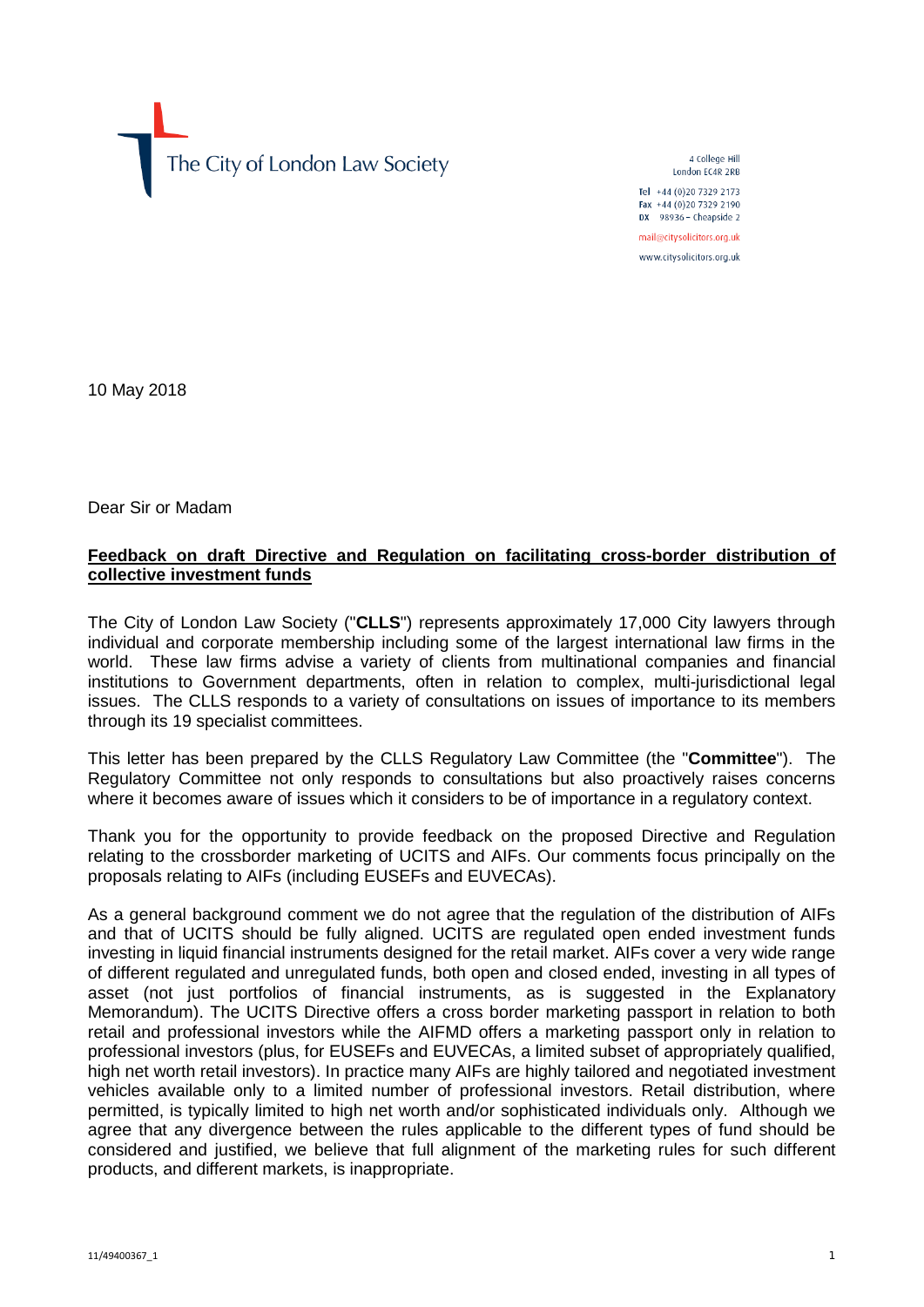Certain aspects of the proposals do not appropriately recognise the difference between UCITS as a pre-packaged retail product and AIFs as a negotiated institutional investor product. As a result, some of the proposals as drafted could materially inhibit, rather than facilitate, the cross-border distribution of AIFs. We have particular concerns about the proposals relating to pre-marketing and cessation of marketing.

Pre-marketing (draft Directive Art 2(2) in relation to AIFs other than EUVECAs and EUSEFs and draft Regulation Arts 12 and 13 for EUVECAs and EUSEFs)

We recognise the benefits in the Commission's plan to provide a "safe harbour" for pre-marketing to ensure that AIFMs can test the interest of professional investors in a proposed AIF without being required to incur the significant costs of producing full documentation and obtaining regulatory approval to market an AIF which might never be launched. However, the safe harbour currently proposed is too narrow and needs to be both clarified and extended if it is to fulfil the goal of eliminating the current regulatory barriers to the cross-border distribution of investment funds.

Our drafting comments are as follows:

- We note that the definition of marketing has not been changed and we think that it is of fundamental importance to clarify that the purpose of the new pre-marketing rules is to establish a minimum standard of pre-marketing permitted in each EU Member State (in order to facilitate the better functioning of the Single Market) rather than to impose restrictions on the amount of pre-marketing that a Member State may at its discretion permit.
- It is our understanding the "investment idea" referred to in the definition of pre-marketing can include a description of the proposed fund structure and its features/terms, as well the underlying investment strategy. Potential professional investors generally want and need to discuss all of these aspects when their interest in a possible AIF is being tested.
- The investor protection concerns arise from the possibility that an AIFM may attempt to use the concept of pre-marketing to circumvent the requirements to market an AIF in accordance with the requirements of AIFMD. This concern would appear to be addressed by limiting pre-marketing to a situation where an investor in a particular jurisdiction cannot yet subscribe for units or shares in the AIF, coupled with a recognition that such premarketing to a particular investor at the initiative of the AIFM precludes any argument that a resulting subscription is at the initiative of that investor. This would be consistent with the definition of marketing under the AIFMD, which – by definition – only occurs at the point in time when there is an offering or placement of units or shares in the AIF at the initiative of the AIFM or on its behalf.
- For that reason, we can see that final form subscription documents should not be provided to investors during pre-marketing, but can see no reason to restrict the distribution of other documents in draft form. As AIFs are typically negotiated products, it is common to present draft fund terms to a limited number of prospective investors for early comment, with a view to assessing likely interest in the product and/or refining the offering before engaging with investors more broadly. We note that paragraph (d) would be a significant change from the current regulatory practice in a number of major EU Member States, where circulation of draft documentation is permitted.
- We assume that either paragraph 1(b) should be amended to cover a reference to the particular AIF that is to be established following the pre-marketing activity, and not references to any established AIF, or is intended to be an anti-avoidance provision. If the latter is the case we suggest that it should be addressed in the anti-avoidance provisions of paragraph 3. Otherwise, this provision potentially excludes from the safe-harbour any reference to, e.g. prior funds raised by the AIFM, other funds with a similar strategy to the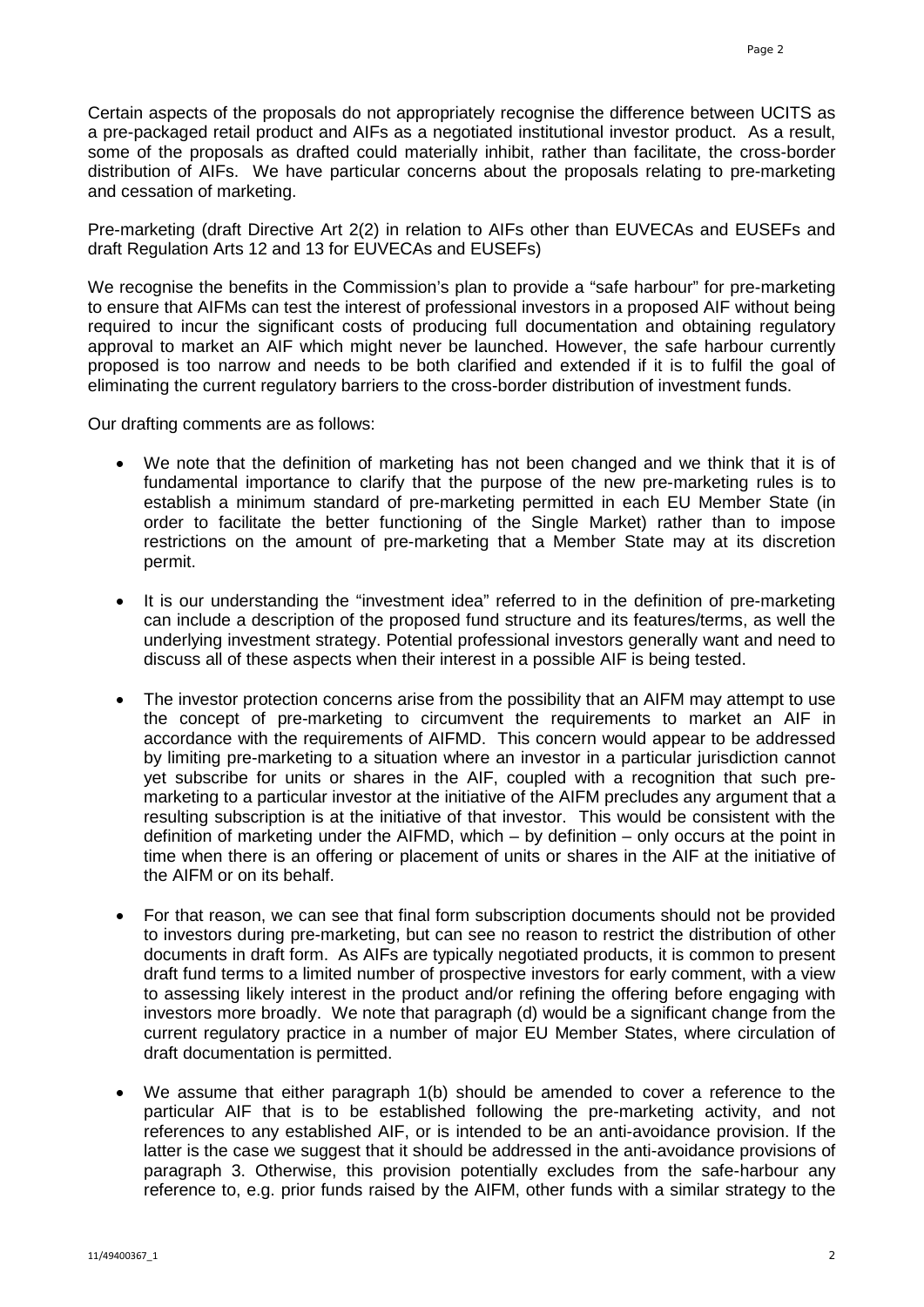new AIF under consideration, existing master funds for new feeders etc. Such references are frequently needed when testing the interest of institutional investors in a possible new fund so this should be clarified.

- Although we appreciate the wish to ensure that improper advantage is not taken of the "premarketing" safe harbour, we suggest that paragraph 3 would be clearer if it read "Subscription by a professional investor for units or shares of an AIF which is managed or marketed by an EU AIFM following pre-marketing in which the strategy or other features of that AIF were described to that investor at the initiative of the AIFM shall be considered the result of marketing."
- We understand the anti-avoidance concerns leading to the inclusion of the second limb of paragraph 3 (similar funds) as drafted, but consider this is likely to cause considerable uncertainty and difficulty of application which may negate the whole purpose of the safe harbour. It is commonly the case that general discussions are held with professional investors on possible future investment ideas without there being any concrete intention to launch a fund. The more high level and unspecific these discussions are the less likely it is that a record will be kept of the discussion and the fewer features are likely to have been discussed by which "similarity" can be assessed. For this reason, we suggest that consideration should be given to imposing a time limit within which the investor must invest for it to be assumed that the investment results from the pre-marketing activity.
- We consider it important to limit paragraph 3 to situations where pre-marketing has been undertaken at the initiative of the AIFM, as we assume is the case in order to protect the right of professional investors to access funds at their own initiative.
- In relation to paragraph 4, it should be clarified (as we believe is intended) that provided that it does not receive notice to the contrary within the revised timescale in the second sub-paragraph of Article 32(7) an AIFM is still permitted to implement a planned change at the expiry of the initial one month period specified in the first sub-paragraph of Article 32(7) of the AIFMD, and that marketing can continue notwithstanding the revised timescale for the regulator-to-regulator notifications under the fourth sub-paragraph.

# **Cessation of Marketing (draft Directive Art 2(5))**

While we agree that it is desirable to have a clear process for ceasing to market in a particular member state, the new provisions appear to have been drafted with publicly marketed open ended retail funds such as UCITS in mind. They do not seem to be workable or appropriate for closed ended funds where redemptions and repurchases are not permitted and subscription is also not possible once the initial launch period has closed, nor for funds which are not publicly marketed.

We have the following drafting suggestions:

- It should be clarified that an AIFM is not obliged to continue to market a fund or make it available for subscription in any jurisdiction.
- Where no investors in a particular jurisdiction hold units or shares of an AIF, no further conditions should apply to the filing of a notification of discontinuance of marketing in that jurisdiction. In such circumstances no investor protection concerns can arise.
- Where a limited number of investors in a particular jurisdiction do hold units or shares of an AIF:
	- o The second half of condition (a) should be clarified by inserting either the word "each" or the words "in aggregate" before the words "hold units or shares of the AIF representing less than 1% of assets under management"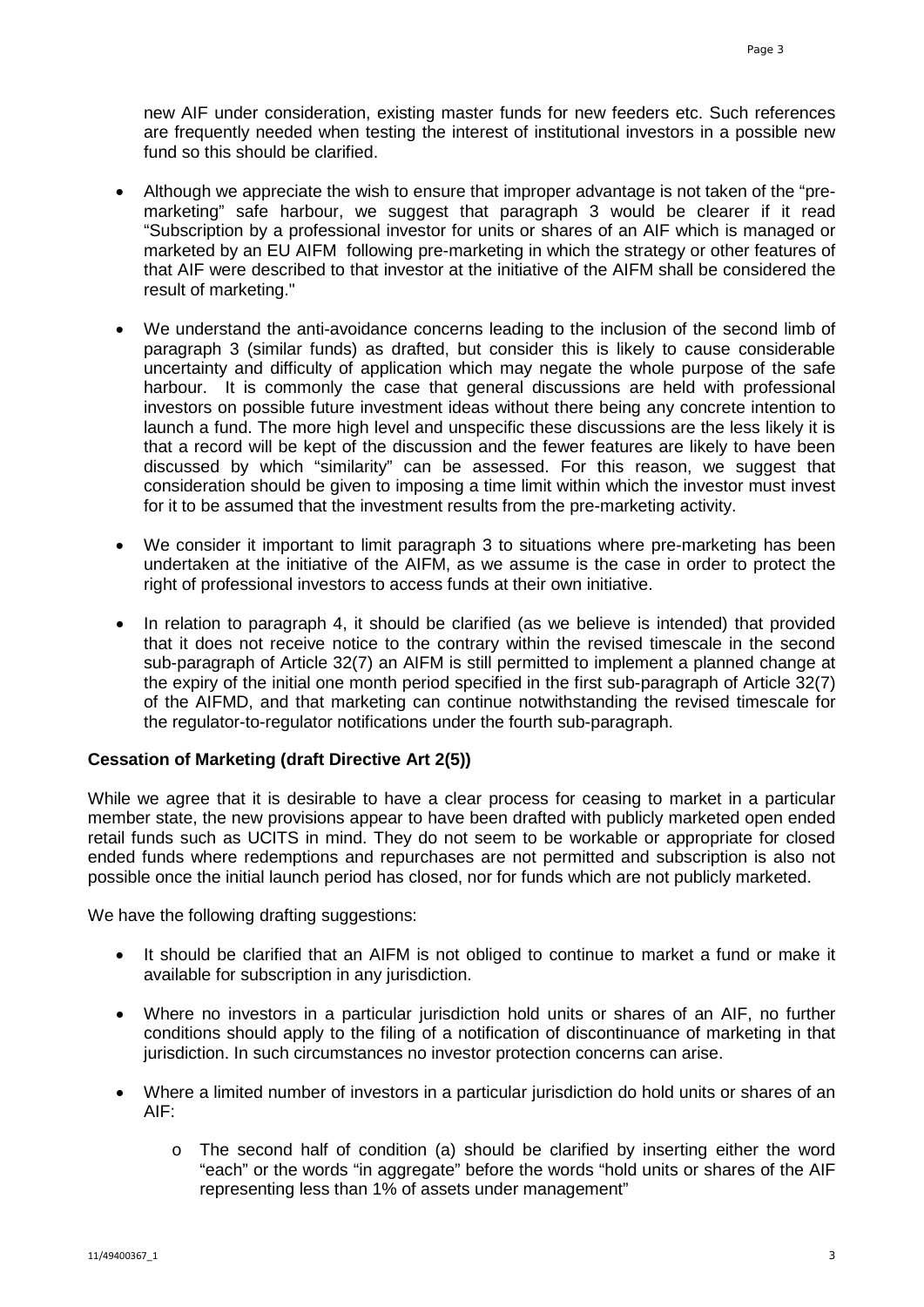- o We recommend the deletion of condition (b) since as noted above many AIFs will have no power to repurchase units. Even in circumstances where the fund's constitution permits the repurchase of AIF units, making such a blanket offer, which may be on different terms from those provided for in the fund's constitution, to certain investors risks treating other investors unfairly, contrary to the AIFM's obligations under the AIFMD. Where the fund is open ended and able to repurchase/redeem units the investor will be able to exercise its rights to redemption or repurchase under the fund's constitution whether or not a marketing notification has been given or withdrawn.
- $\circ$  If retained, condition (b) should apply only to AIFs where the fund's constitution permits the repurchase of units or shares, and the offer should be required to be made by way of direct communication with each of the affected investors sent to the most recent address given in the AIF's investor register or in the manner otherwise provided for giving notice to investors in the AIF's rules or instruments of incorporation and not by way of a public offer. It should also be made clear that a required offer of this kind should not be regarded as turning a closed ended fund into an open ended one for the purposes of the AIFMD.
- o Most AIFs are not publicly marketed, so public notice of cessation of marketing is inappropriate. Condition (c) should be amended to require notification to be sent directly to each affected investor at the most recent address given in the AIF's investor register or in the manner otherwise provided for giving notice to investors in the AIF's rules or instruments of incorporation, rather than through a publicly available medium.
- Paragraph 4 relating to the continued provision of information under Articles 22 and 23 is unnecessary since the EU AIFM will continue to be subject to all the requirements of the AIFMD and may be undesirable since it may be taken to imply that other obligations cease in relation to investors in that jurisdiction, which should not be the case.

More generally, since the provisions only apply to EU AIFMs marketing EU AIFs who will be subject to all the investor protection requirements of the AIFMD throughout their management of the relevant AIF, we suggest that no investor protection concerns would arise from allowing such AIFMs to give notice of cessation of marketing once it is in fact the case that the relevant AIF is no longer being marketed in or available for subscription to investors from that jurisdiction (i.e. once the fund is closed to new investment).

### **Marketing Communications (draft Regulation Art 2)**

As noted above we do not think it appropriate for identical provisions to be applied to the marketing of AIFs to professional investors as to the marketing of UCITS (and, where permitted, AIFs) to the general retail market. We suggest that this Article should only apply to marketing to retail investors. In any event it should be made clear that, when interpreting the requirement for marketing communications to be clear, fair and not misleading, it is appropriate to take into account whether the intended recipient is retail or professional and if the former what its experience and level of expertise We also suggest that any guidelines issued by ESMA should either apply only to the retail market or take account of the nature of the target market for the.

## **Verification of Marketing Communications (draft Regulation Art 5)**

Clearly these provisions also form a regulatory barrier to cross-border marketing. We would expect that the obligation to provide a PRIIPs Key Information Document to reduce the perceived need for verification of communications.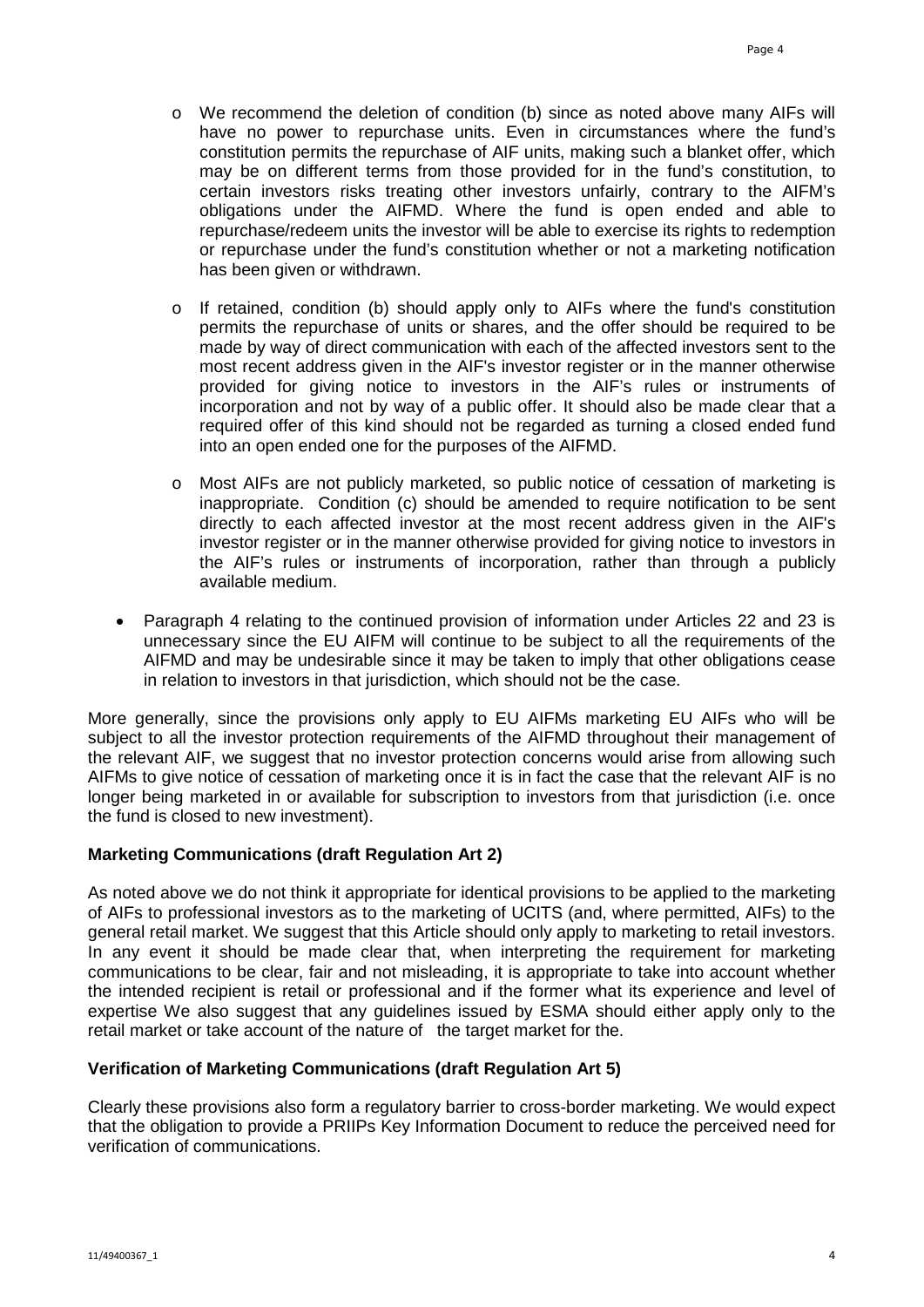There is no definition of "marketing communications" for purposes of this paragraph. To avoid uncertainty as to which retail communications should be notified to competent authorities, it should be make clear that Member States imposing pre-vetting requirement should limit them to standardised marketing communications only and should not extend to, e.g. a course of personalised correspondence with a prospective investor via email. It should also be made clear that Member States may, if they wish to do so, to establish a system under which pre-notification is required only for mass market communications or public advertisement but not for communications with certain more limited groups of retail investor (e.g. semi-professional investors).

### **Fees and Charges (draft Regulation Arts 6-9)**

In our experience the imposition of fees and charges (and, in particular, ongoing or recurring fees and charges) by individual Member States in relation to the exercise of a passport under the AIFMD or UCITS Directive – an imposition which does not occur in relation to the exercise of other Single Market cross border passporting rights – is becoming increasingly significant when fund managers consider whether to make funds available in multiple Member States.

Permitting such fees and charges seems to be contrary to the stated purpose of the new Regulation – as well as out of line with other Directives - since such charges are clearly regulatory barriers to the cross-border distribution of investment funds and the continuance of such does not enable a better functioning Single Market.

If fees and charges are nevertheless to be imposed, we agree that the proposed requirements that they should be at a proportionate level (which we suggest may differ for professional and retail marketing) and published nationally and on an interactive ESMA database are desirable.

As a practical matter, it may be unhelpful to specify that invoices must be sent "to the registered office" of the AIFM or UCITS management company, as this may not always be its principal place of business.

### **Retail marketing (draft Directive Art 2(7))**

An obvious way to increase the cross-border distribution of investment funds and depth of the Single Market would be to consider extending the AIFMD passport to permit EU AIFMs to market all the AIFs they manage, not just EUSEFs and EUVECAs, to the limited range of retail investors permitted under the EUSEF and EUVECA Regulations. Those regulations considered investor protection issues relating to a risky asset class (indeed asset classes which are more risky than those invested in by other AIFs) very extensively and a similar approach might be applied to other AIFs where all the protections offered by the AIFMD are in place, backed up as they are by the provisions of the PRIIPs Regulation and MiFID. However, the extension of the AIFMD passport is a policy question rather than a legal one so we make no further comments on this.

We note that, rather than extending the passport available for retail marketing of AIFs, it is proposed that Member States discretion to permit marketing to retail investors should be further restricted by the imposition of a new minimum requirement for the establishment of certain investor servicing facilities. Clearly this new obligation does not reduce the regulatory barriers to crossborder marketing and is unlikely to increase the extent of such marketing. We appreciate the desire to make this aspect of investor protection regulation consistent where AIFs are (like UCITS) offered to the mass retail market, but suggest these additional requirements are necessary only in that highly unusual situation, and should not apply to limited retail offerings of AIFs to sophisticated or high net worth investors.

We have a number of drafting comments as follows:

The recognition that physical presence in the relevant Member State is not required and that the new facilities can be provided online is welcome and clearly appropriate for the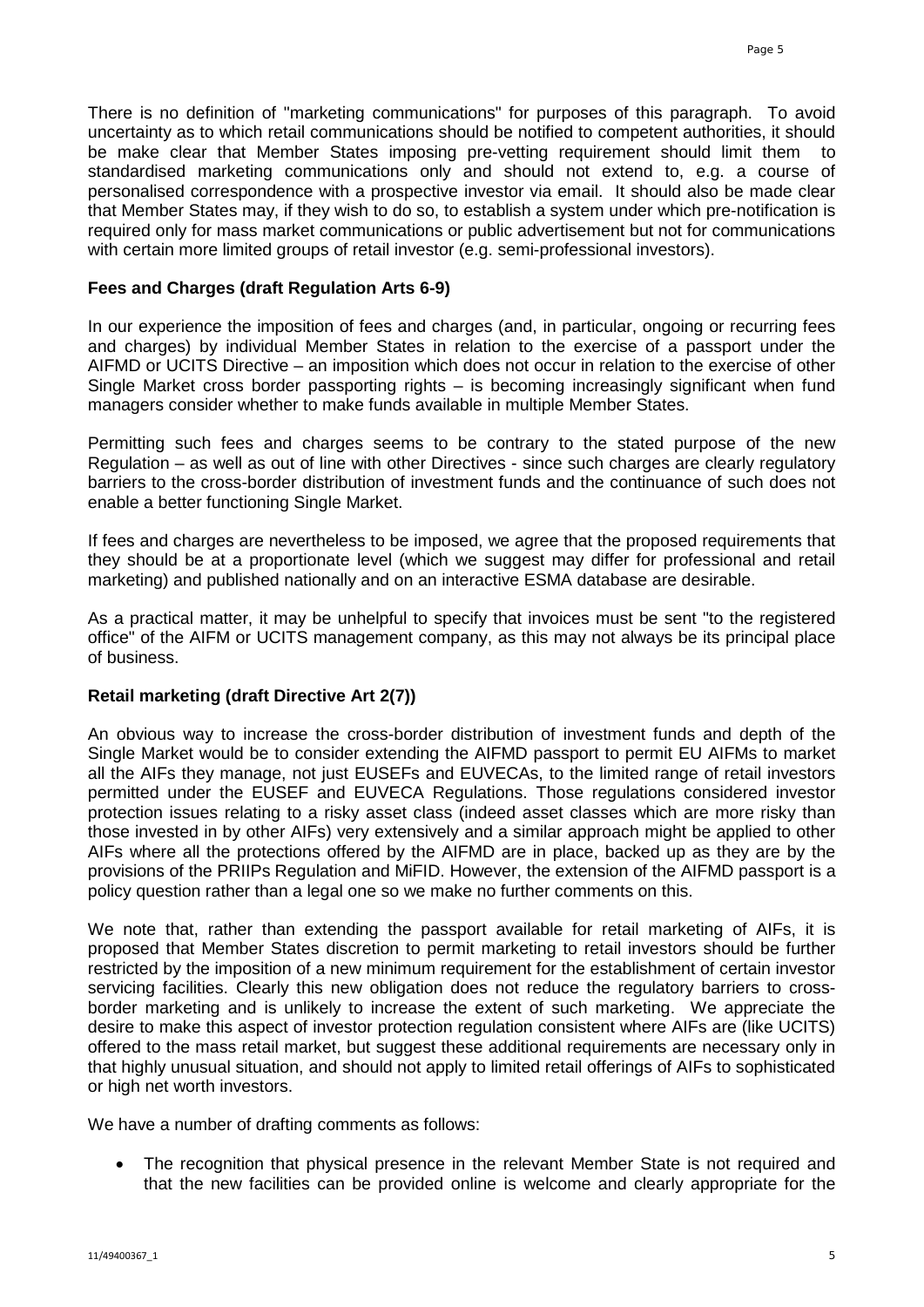ways in which investors now like to invest and have facilities and information. We suggest that this point should be clarified by saying that the relevant facilities must be "made available" in each relevant Member State, rather than that they must be "established in" the Member States. Generally the term "established" is defined in the AIFMD as requiring a registered office or domicile and seems to us inappropriate for the provision of cross-border facilities online.

- The requirement that all these tasks should be "performed in the official language or official languages of the Member State where the AIF is marketed" is potentially very onerous for AIFs which are not widely marketed and is likely to restrict very severely the availability of AIFs cross-border, even to the most limited, sophisticated and high net worth retail investors. Fund managers will be reluctant of unable to incur the additional costs of multilingual facilities to reach a small number of potential investors. The draft is also inconsistent with the requirements of the PRIIPs Regulation, which provides in Article 7 that the Key Information Document should be "written in the official languages or in one of the official languages used in the part of the Member State where the PRIIP is distributed or in another language accepted by the competent authorities of that Member State or where it has been written in a different language it shall be translated into one of these languages." We recommend that the wording used in the PRIIPs Regulation should be adopted with minor amendment to require that the relevant facilities should be made available to the investor in that language, rather than that document(s) be written or translated in the language.
- In many Member State jurisdictions some or all of the functions described are not currently the subject of an authorisation requirement and direct regulation of the party performing the function, when not performed by the AIFM. The delegation provisions of the AIFMD do not require a delegate of functions other than investment management itself to be regulated. We therefore recommend that the requirement that any third party contracted to provide these facilities itself should itself be subject to regulation in the performance of the tasks should be deleted. It should suffice that the AIFM is regulated and has the primary responsibility to ensure that they are properly performed (and is subject to the depositary's oversight in relation to most of them).
- It should be expressly stated, as we believe is implied, that where there are no ongoing subscription rights, or rights of repurchase or redemption under the AIF's constitution, there is no obligation to provide facilities for subscription, payment, repayment or repurchase.
- It should be expressly stated, as we believe is implied, that there is no requirement to provide these facilities to professional investors.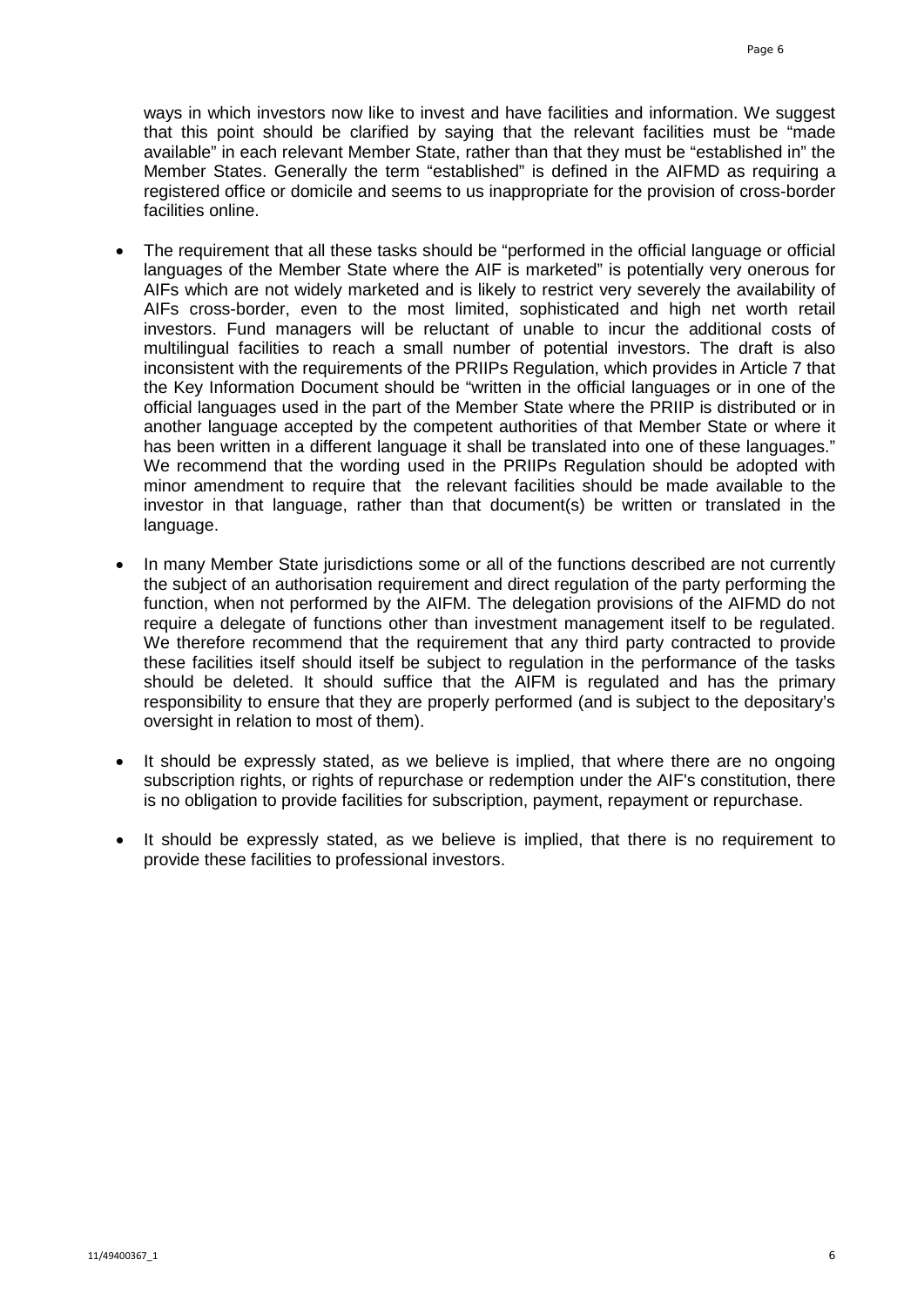If you would find it helpful to discuss any of these comments then we would be happy to do so. Please contact Karen Anderson by telephone on +44 (0) 20 7466 2404 or by email at [Karen.Anderson@hsf.com](mailto:Karen.Anderson@hsf.com) in the first instance.

Yours faithfully

Kannford

**Karen Anderson** *Chair, CLLS Regulatory Law Committee*

© CITY OF LONDON LAW SOCIETY 2018 All rights reserved. This paper has been prepared as part of a consultation process. Its contents should not be taken as legal advice in relation to a particular situation or transaction.